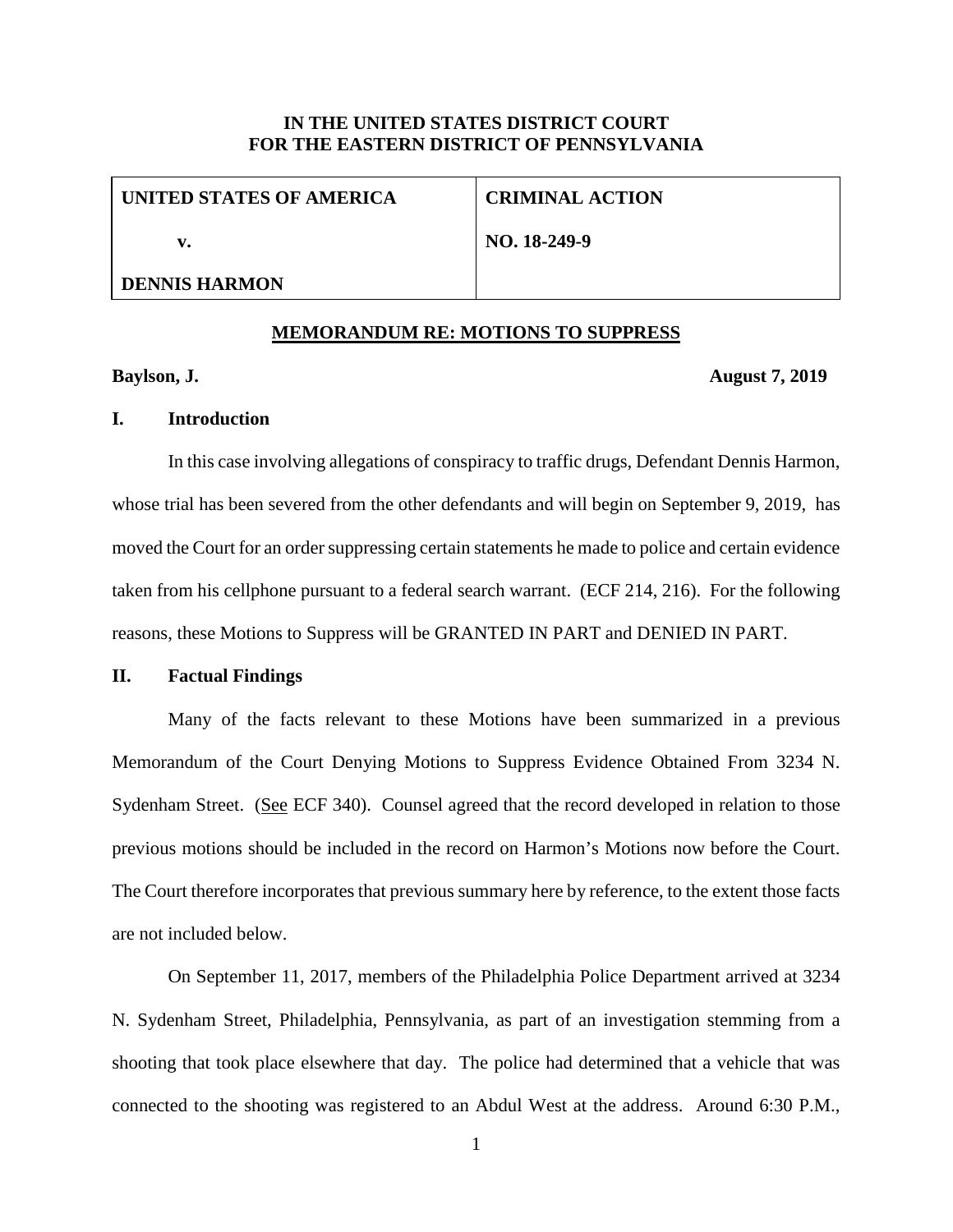Harmon walked out of the residence at 3234 N. Sydenham Street and walked across the street and back. (ECF 301, "6/24/19 Hearing Tr.," at 9:9–11, 10:5–7, 11:10–12). Upon returning to the property, Harmon was stopped by the police and questioned about his connection to it. (Id. at 11:10–12). Harmon told police that he resided there alone and that he was "squatting" without permission. (Id. at 11:10–23). He also told police that he had no knowledge of the vehicle connected to the earlier shooting, which was registered to a different individual at the 3234 N. Sydenham Street address. (Id. at 13:3–9). Harmon provided an identification card that listed a separate residence, and an officer then ran Harmon's identification through various police databases to verify it and check for any outstanding warrants. (Id. at 12:7–9). The officer did not return the identification card to Harmon, and other officers continued to question him. (Id. at 40:22–25, 43:6–9).

Harmon was directed to remain on the porch or front steps of the residence, where he was not handcuffed or arrested. (Id. at 13:21–14:2, 14:16–24).

At around 6:39 P.M., Amir Boyer approached the home and inquired about why the police were questioning Harmon. Boyer told police that his family used to own the property at 3234 N. Sydenham Street. He also advised Harmon that he did not have to speak with police. The police eventually told Boyer to leave. (Id. at 16:13–20, 17:4–9, 17:21–18:4).

At 7:15 P.M., the police learned that the victim of the shooting they were investigating had died. (Id. at 21:16–22:6). Believing that Harmon would have to go to the Philadelphia Homicide Division for further questioning, an officer then frisked Harmon for weapons. (Id. at 22:8–24).

A short while later, after a total of forty-five minutes on the porch of 3234 N. Sydenham Street, Harmon was transported in a marked police vehicle to the Philadelphia Homicide Division. (Id. at 26:10–15). The transporting officer took Harmon's cellphone at this time. (Id. at 24:18–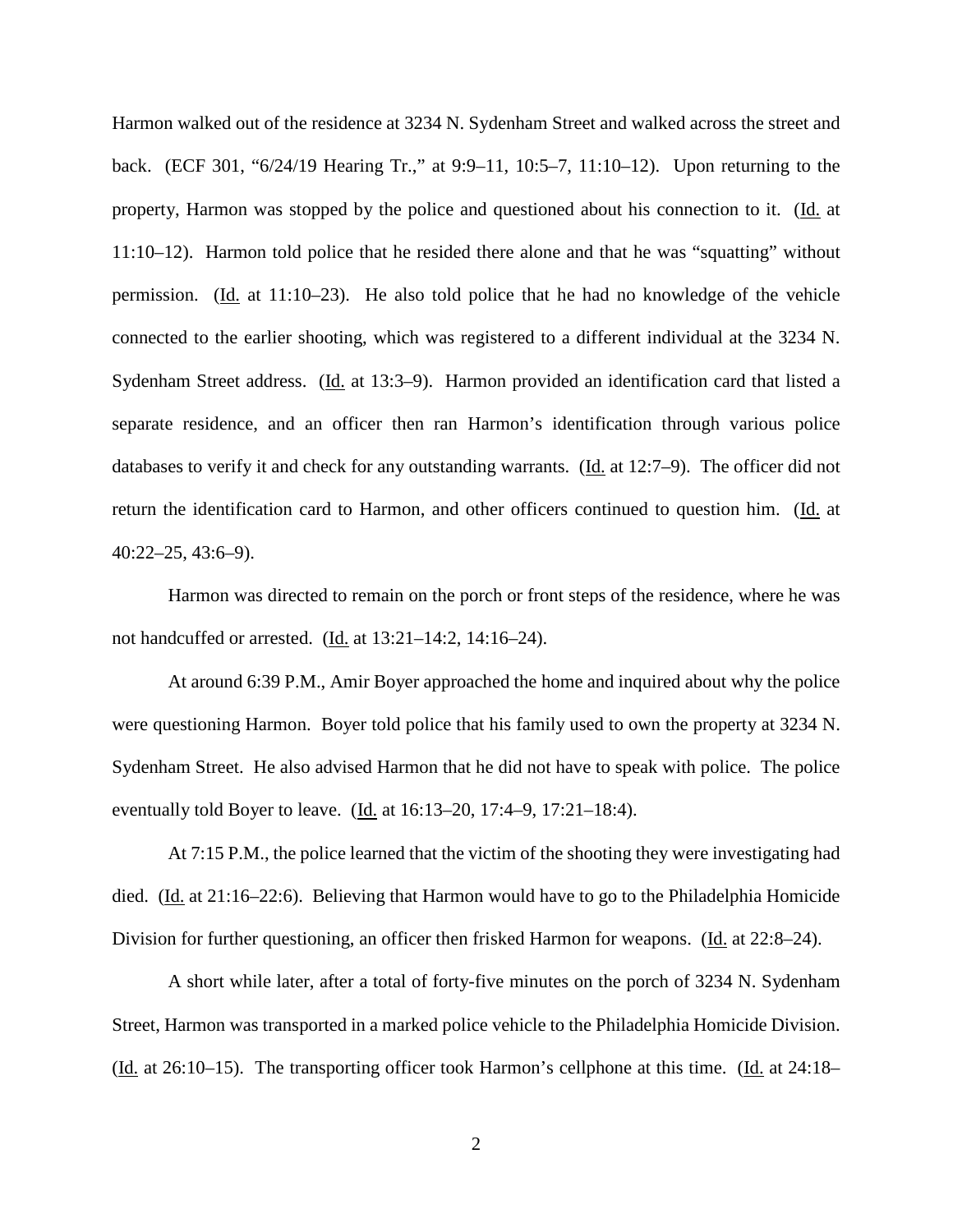23, 26:10–27:3). He was not handcuffed or placed under arrest, and police officers testified that Harmon agreed to give a statement to the Homicide Division. (Id. at 25:18–20, 27:17–25).

Harmon arrived at the Homicide Division around 8:00 P.M. and was placed in a locked witness interview room. His cellphone was stored in a property box outside the door of the room. Detective Brian Peters entered to speak with him sometime after 11:00 P.M. (ECF 291, "6/12/19 Hearing Tr.," at 12:7–9). Detective Peters proceeded to question Harmon for twenty to thirty minutes before advising Harmon of his rights under Miranda v. Arizona, 384 U.S. 436 (1966). (Id. at 18:1–5). Before being read Miranda warnings, Harmon allegedly told Detective Brian Peters that he had marijuana in 3234 N. Sydenham Street. (Id. at 15:4–7).

At 11:50 P.M., Detective Peters then initiated a video recording of the room and read Harmon the <u>Miranda</u> warnings from a card. (Id. at 17:1–5, 19:2–4; <u>see also</u> Gov. Ex. 2). Harmon then initialed the card and inscribed it with the time. (Id. at 17:13–18). Detective Peters continued to question Harmon, now on videotape. (Id. at 21:17–25).

Harmon was held in the locked witness interview room overnight. From the time he arrived until the time he left, Harmon remained in the room for about nineteen hours. ( $\underline{Id}$ , at 62:16–17). Detective Peters came and went from the room several times over that period and asked Harmon additional questions. At some point, Detective Peters brought Harmon a written summary statement, which Harmon made a change to and then signed. (Id. at 29:8–30:5). During the afternoon hours of September 12, 2017, Harmon was taken to be charged with state narcotics crimes in connection with drugs found inside the residence at 3234 N. Sydenham Street. (Id. at 31:8–15, 63:4–6). His cellphone was seized as evidence in that case. ( $\underline{Id}$ , at 31:2–19).

On November 20, 2018, federal authorities obtained a search warrant to search the contents of Harmon's cellphone. The warrant was issued on the basis of an affidavit submitted by an agent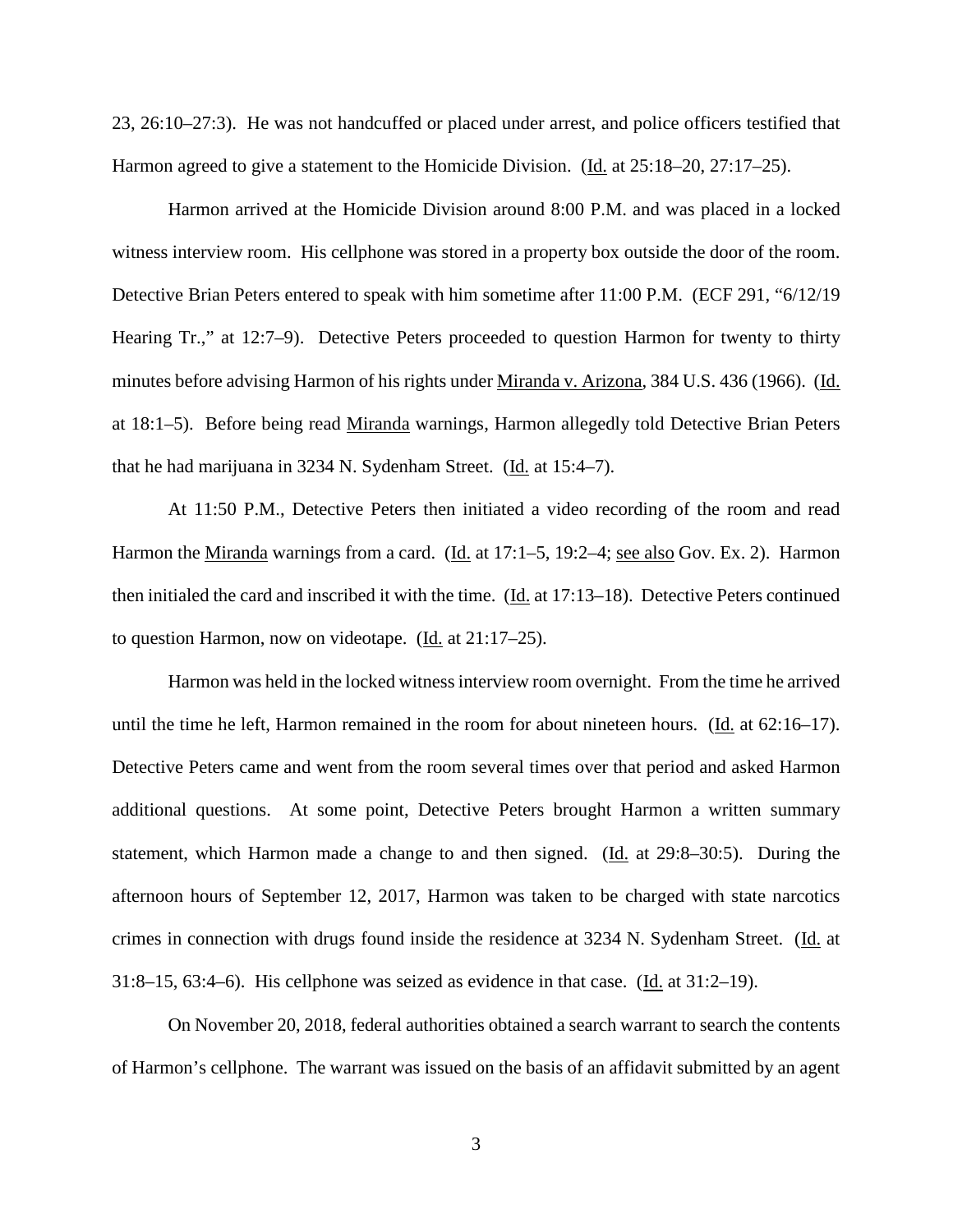with the Federal Bureau of Investigation ("FBI"). The federal authorities then searched the cellphone that same day.

#### **III. Parties' Contentions**

Harmon seeks to suppress three types of statements and also evidence seized from a search of his cellphone. The statements at issue can be categorized as follows:

- 1. Oral statements made outside 3234 N. Sydenham Street on September 11, 2017;
- 2. Unrecorded oral statements made after transportation to the Philadelphia Police Department's Homicide Division and being placed in a witness interview room prior to receiving Miranda warnings;
- 3. Videotaped statements and written statements made after receiving Miranda warnings.

Harmon's Motion is premised on perceived violations of his Fourth, Fifth, and Sixth Amendment rights. Specifically, Harmon contends that his interactions with the police at 3234 N. Sydenham Street and then at the Homicide Division were custodial seizures, and that he was therefore owed Miranda warnings before being questioned in those settings. Harmon notes that he was not read his Miranda warnings until after 11:30 P.M. on September 11, 2017, about five hours after he first came in contact with the police at 3234 N. Sydenham Street. Although he eventually did waive his rights under Miranda, Harmon contends that his waiver was neither knowing nor intelligent. He further contends that the police improperly re-elicited incriminating statements he previously made after he supposedly waived those Miranda rights, and that the Miranda warnings did not cure any improper seizure that proceeded them. Regarding his cellphone, Harmon contends that it was not seized pursuant to a warrant or incident to lawful arrest. He also argues that the eventual warrant to search the cellphone was void *ab initio* because the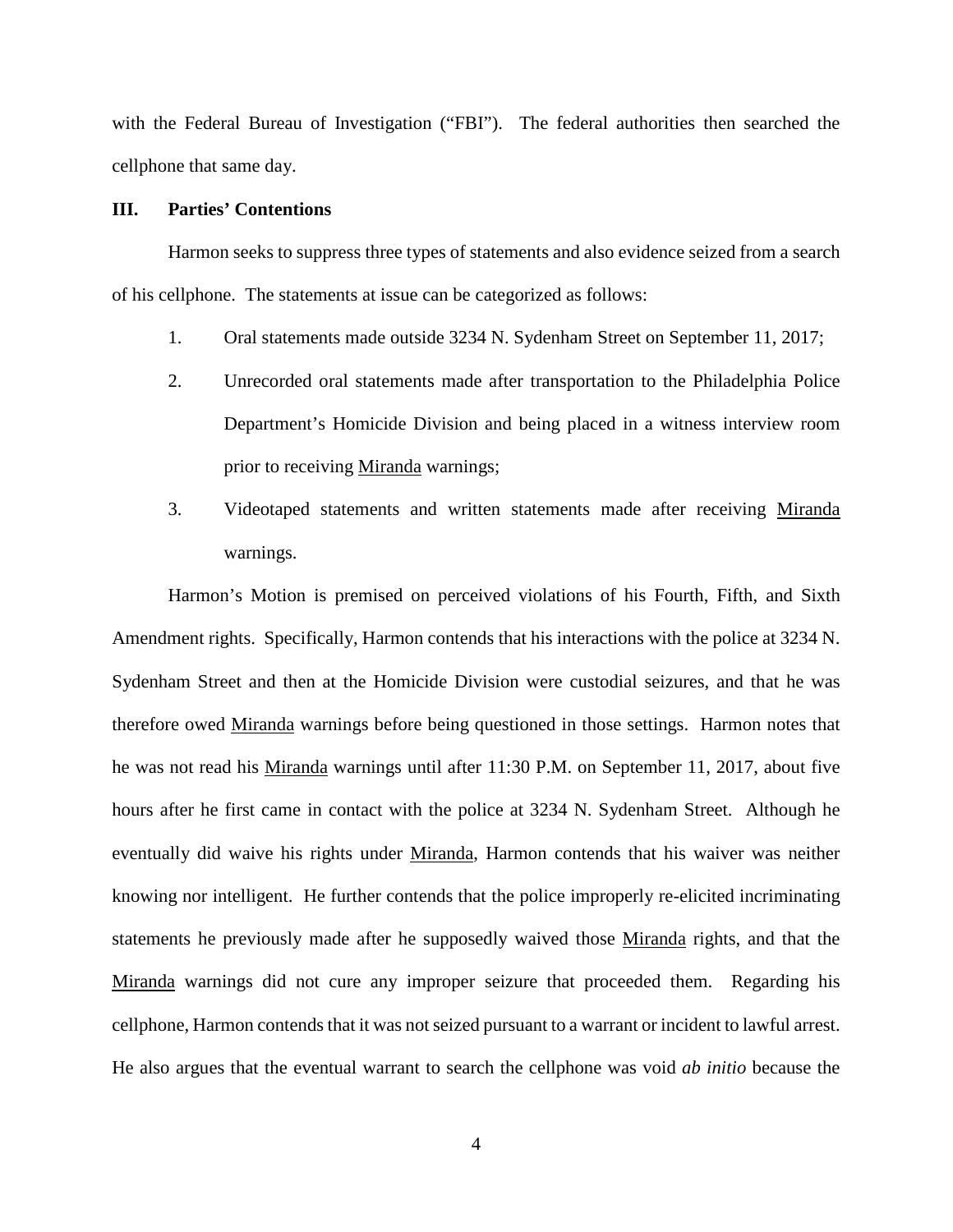phone was illegally seized, and because the affidavit supporting the warrant was based on false and misleading information. $<sup>1</sup>$  $<sup>1</sup>$  $<sup>1</sup>$ </sup>

In response, the Government asserts that it is only seeking to admit Harmon's statements made to officers prior to being asked to stay on the porch of 3234 N. Sydenham Street and those statements recorded after Harmon waived his rights under Miranda. Those statements, the Government argues, were not obtained in violation of any constitutional right. The Government also argues that federal authorities were acting in good faith when they obtained evidence from Harmon's cellphone pursuant to a valid federal search warrant, which was only minimally based on Harmon's allegedly unlawful arrest and was significantly attenuated from that arrest.

### **IV. Discussion**

#### **A. Admissibility of Statements Made on the 3200 Block of N. Sydenham Street**

The Court finds that the statements the Government is seeking to admit that were made before the police asked Harmon to travel in a police car to the Homicide Division were made voluntarily and will not be suppressed.

A serious crime had taken place nearby. A vehicle, whose owner was possibly involved in the shooting/homicide, was found to be registered at the same address where the police had begun discussions with Harmon, 3234 N. Sydenham Street. The conversations that took place between several police officers, all of whom testified credibly, and Mr. Harmon, do not raise any constitutional issues. There is no legal doctrine that prevents police officers from talking to individuals who reside in or near a home that might be the location of a person with knowledge of

<span id="page-4-0"></span>Harmon contests that the affidavit misleadingly stated that the cellphone was recovered "during" Harmon's arrest, and that the affidavit incorrectly stated that Harmon was congregating with his co-defendant, Abdul West, the supposed leader of a violent drug trafficking organization, outside 3234 N. Sydenham Street on September 11, 2017.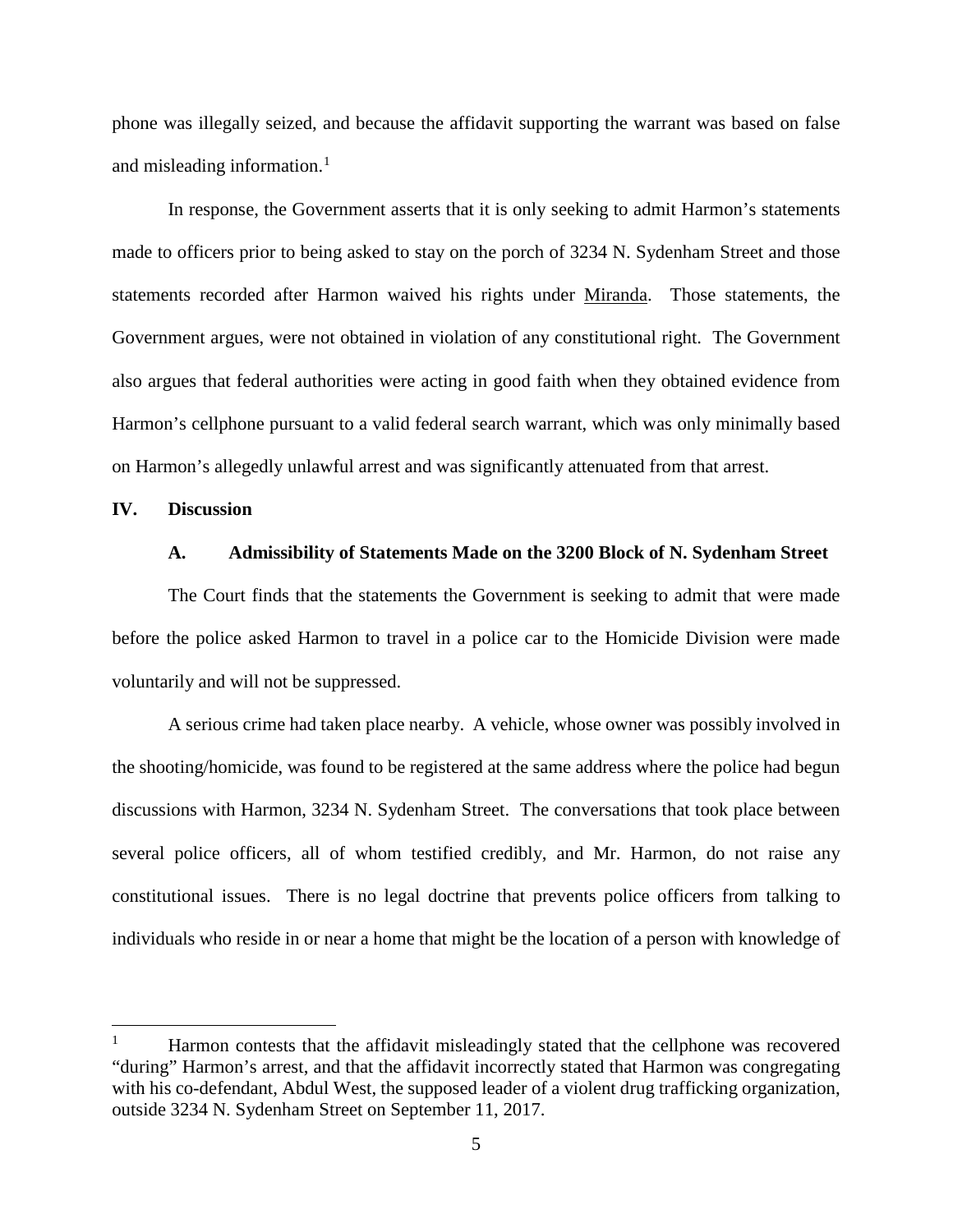relevant facts. The fact that Harmon eventually told the police officers that he lived in that house does not in and of itself make him a suspect, particularly because the name on the vehicle registration was a name different than Harmon's. Furthermore, all of the evidence indicates that Harmon voluntarily answered the questions that the police asked and did not make any statements that were at all incriminating or would warrant any amount of suspicion. The pole camera video entered into evidence shows that Harmon left the porch for a brief period, walked across the street, and came back. These actions themselves show that Harmon was voluntarily talking to the police.

The Fourth Amendment to the United States Constitution prohibits "unreasonable searches and seizures." U.S. Const. amend. IV. The Supreme Court has explained that a seizure takes place when an officer applies physical force or makes a show of authority to which the suspect submits. California v. Hodari D., 499 U.S. 621, 626 (1991). A show of authority occurs when a police officer's words and actions convey to a reasonable person that he is being ordered to restrict his movements. Id. at 628. Courts are to consider the surrounding circumstances to determine whether a reasonable person would have felt free to decline the interaction with law enforcement. See United States v. Mendenhall, 446 U.S. 544, 554 (1980); Hodari D., 499 U.S. at 627–28. Such circumstances may include "the threatening presence of several officers, the display of a weapon by an officer, some physical touching of the person of the citizen, or the use of language or tone of voice indicating that compliance with the officer's request might be compelled." Mendenhall, 446 U.S. at 554; see also United States v. Lowe, 791 F.3d 424, 431 (3d Cir. 2015).

Here, although there were four officers on scene, testimony did not reveal that they were behaving in a threatening manner or otherwise engaging in conduct that might have made Harmon feel compelled to speak with them. The police merely asked Harmon about his connection to the property at 3234 N. Sydenham Street, which he answered without objection. It is also clear that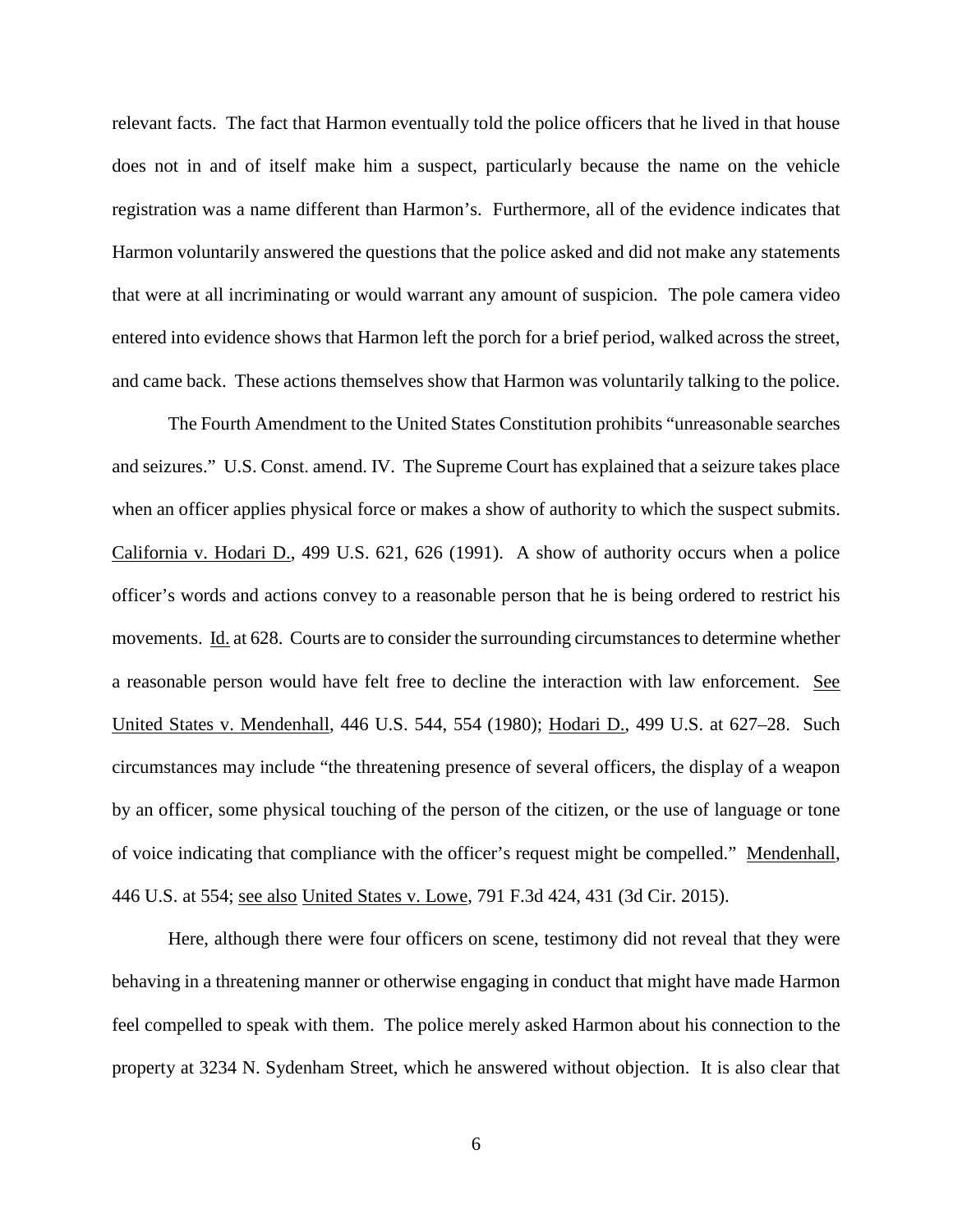he volunteered the information, and the Court sees no legal basis for suppressing the statements Harmon made at that time.<sup>[2](#page-6-0)</sup> Indeed, "law enforcement officers do not violate the Fourth Amendment by merely approaching an individual on the street or in another public place, by asking him if he is willing to answer some questions, by putting questions to him if he is willing to listen, or by offering in evidence in a criminal prosecution his voluntary answers to such questions." Florida v. Royer, 460 U.S. 491, 497–98 (198[3](#page-6-1)).<sup>3</sup> This interaction does not warrant suppression of Harmon's initial statements.

Nor was Harmon in custody at the time he initially interacted with police. The Supreme Court has explained that "a person questioned by law enforcement officers after being 'taken into custody or otherwise deprived of his freedom of action in any significant way' must first 'be warned that he has a right to remain silent, that any statement he does make may be used as evidence against him, and that he has a right to the presence of an attorney, either retained or appointed.'" Stansbury v. California, 511 U.S. 318, 322 (1994) (quoting Miranda, 384 U.S. at 444). To determine whether an interaction with law enforcement is custodial, a court must consider the surrounding circumstances of an interrogation, with "the ultimate inquiry [being]

<span id="page-6-0"></span><sup>&</sup>lt;sup>2</sup> There was some testimony that the officers would have pursued Harmon had he attempted to walk away, but there is no evidence that this intent to detain was communicated to Harmon. An officer's "subjective intention . . . to detain the [defendant], had [he] attempted to leave, is irrelevant except insofar as that may have been conveyed to the [defendant.]" Mendenhall, 446 U.S. at 554 n.6.

<span id="page-6-1"></span><sup>3</sup> Although the Court concludes that Harmon spoke with the police outside 3234 N. Sydenham Street voluntarily, it is also well established that an "officer may, consistent with the Fourth Amendment, conduct a brief, investigatory stop when the officer has a reasonable, articulable suspicion that criminal activity may be afoot." Illinois v. Wardlow, 528 U.S. 119, 123– 24 (2000). The police reasonably approached Harmon after it became clear to them that he was attempting to enter a property to which a vehicle connected to a shooting was registered. They were acting lawfully when they questioned him about his connection to that property, and when they took actions—such as establishing his identity—confirming or dispelling any concerns they had about persons residing at or connected to the property.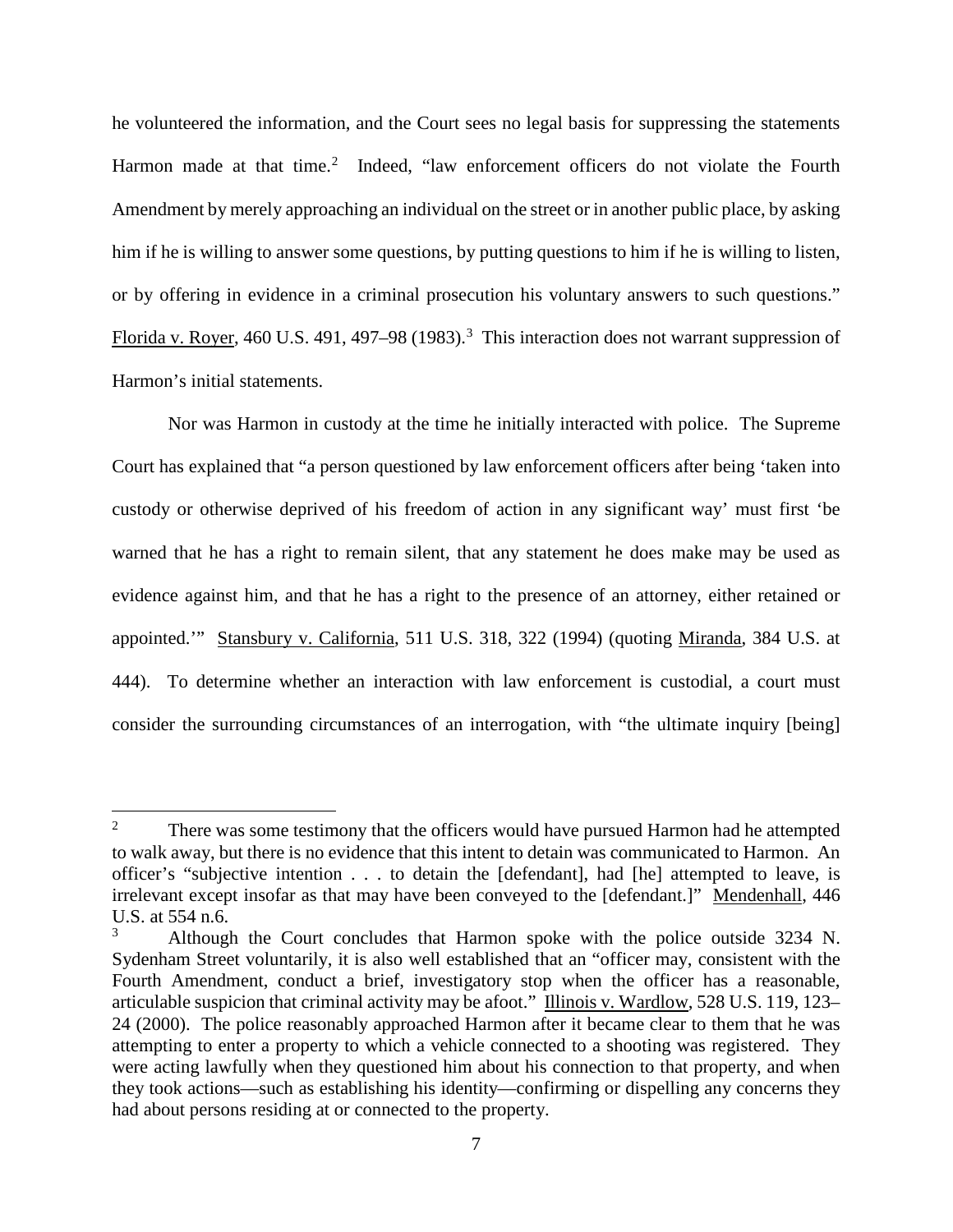whether there [was] a 'formal arrest or restraint on freedom of movement' of the degree associated with a formal arrest." Id. (quoting California v. Beheler, 463 U.S. 1121, 1125 (1983)). Factors to take into account include:

(1) whether the officers told the suspect he was under arrest or free to leave; (2) the location or physical surroundings of the interrogation; (3) the length of the interrogation; (4) whether the officers used coercive tactics such as hostile tones of voice, the display of weapons, or physical restraint of the suspect's movement; and (5) whether the suspect voluntarily submitted to questioning.

#### United States v. Willaman, 437 F.3d 354, 359–60 (3d Cir. 2006).

Each of these factors weighs in favor of finding that Harmon was not in custody when he spoke to police outside 3234 N. Sydenham Street. Although one officer testified that if Harmon had tried to leave, the officers would have stopped him, (see 6/18/19 Hearing Tr. at 37:17–24), the Court's inquiry must focus "on the objective circumstances of the interrogation, not on the subjective views harbored by either the interrogating officers or the person being questioned. Stansbury, 511 U.S. at 323; see also United States v. Liam, 432 F.3d 524, 528 (3d Cir. 2006) ("[T]he officer's subjective intent is not dispositive. . . ., the test for whether an individual is in custody is an objective one."). Indeed, the evidence does not show that Harmon was *told* he could not leave.<sup>[4](#page-7-0)</sup> The interaction took place outside on a public sidewalk, and although the street was partially blocked by parked police vehicles during some of the encounter, pedestrians could come and go, as evidenced by Boyer approaching to inquire about the police activity. The initial questioning also did not last very long, and there was no show of force or coercive tactics by the police. It is clear, based on the testimony before the Court, that Harmon voluntarily submitted to

<span id="page-7-0"></span>The fact that an officer took Harmon's identification card to confirm his identity does not, initially, indicate that the interaction was custodial. The identification card was taken during questioning and Harmon did not object or ask for it back as he continued to discuss his connection to 3234 N. Sydenham Street with the police.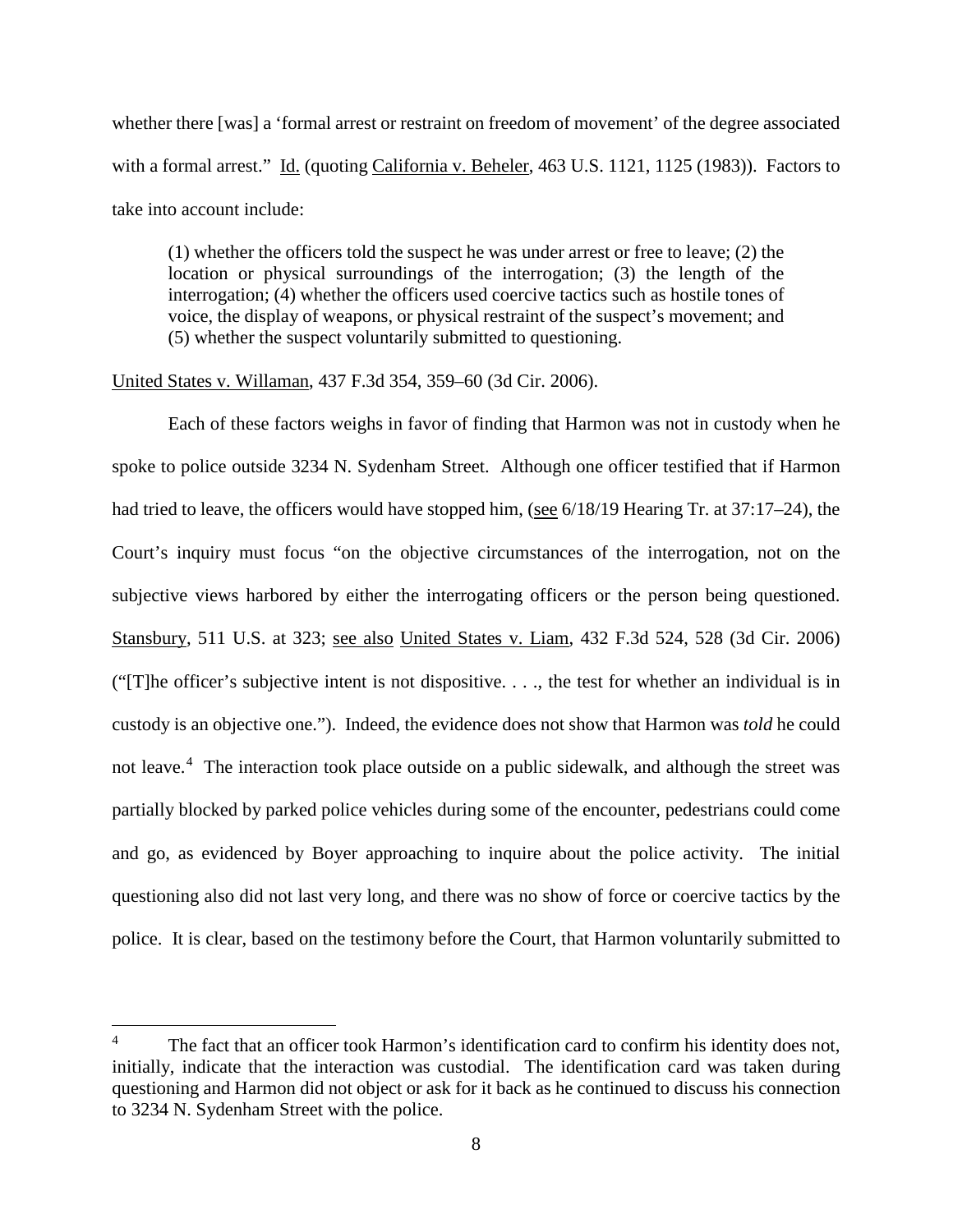this early questioning about his connection to the property. The Court sees no reason to find that Miranda warnings were required at this stage of the interaction.

The Court finds that the encounters between Harmon and the police on the 3200 block of N. Sydenham Street did not violate any of his constitutional rights and the Motion to Suppress will be denied as to this phase of any statements by Harmon before he gets into the police car.

#### **B. Admissibility of Statements made at the Police Administration Building**

The Government also seeks to admit statements Harmon gave at the Police Administration Building after receiving Miranda warnings. For the following reasons, these statements must be suppressed pursuant to Dunaway v. New York, 442 U.S. 200 (1979).

As the police credibly testified, they wished to have a more lengthy interview with Harmon at the Police Administration Building at 8th and Race Streets in Philadelphia and offered to give Harmon a ride in a police car to the police building. The Court finds that this did not, in and of itself, constitute a Fourth Amendment seizure of Harmon, in that all of the evidence shows that he had no objection to going to the police building and was not handcuffed at any time while en route. The police did ask Harmon for his cell phone before he got into the police car and frisked his body to determine that he was not carrying any weapons. The Court finds that this phase of the interaction between Harmon and the police also did not raise any constitutional violations.

Although the Government has conceded that Harmon was "in custody" once he arrived in the police building and was placed in an interview room, where he was subsequently interviewed, this fact does not in any way "relate back" to what took place on the street outside 3234 N. Sydenham Street, or require finding any illegality of the police transporting Harmon to the police building to be interviewed as a witness.

The Court also notes that the facts showed that the police entered 3234 N. Sydenham Street,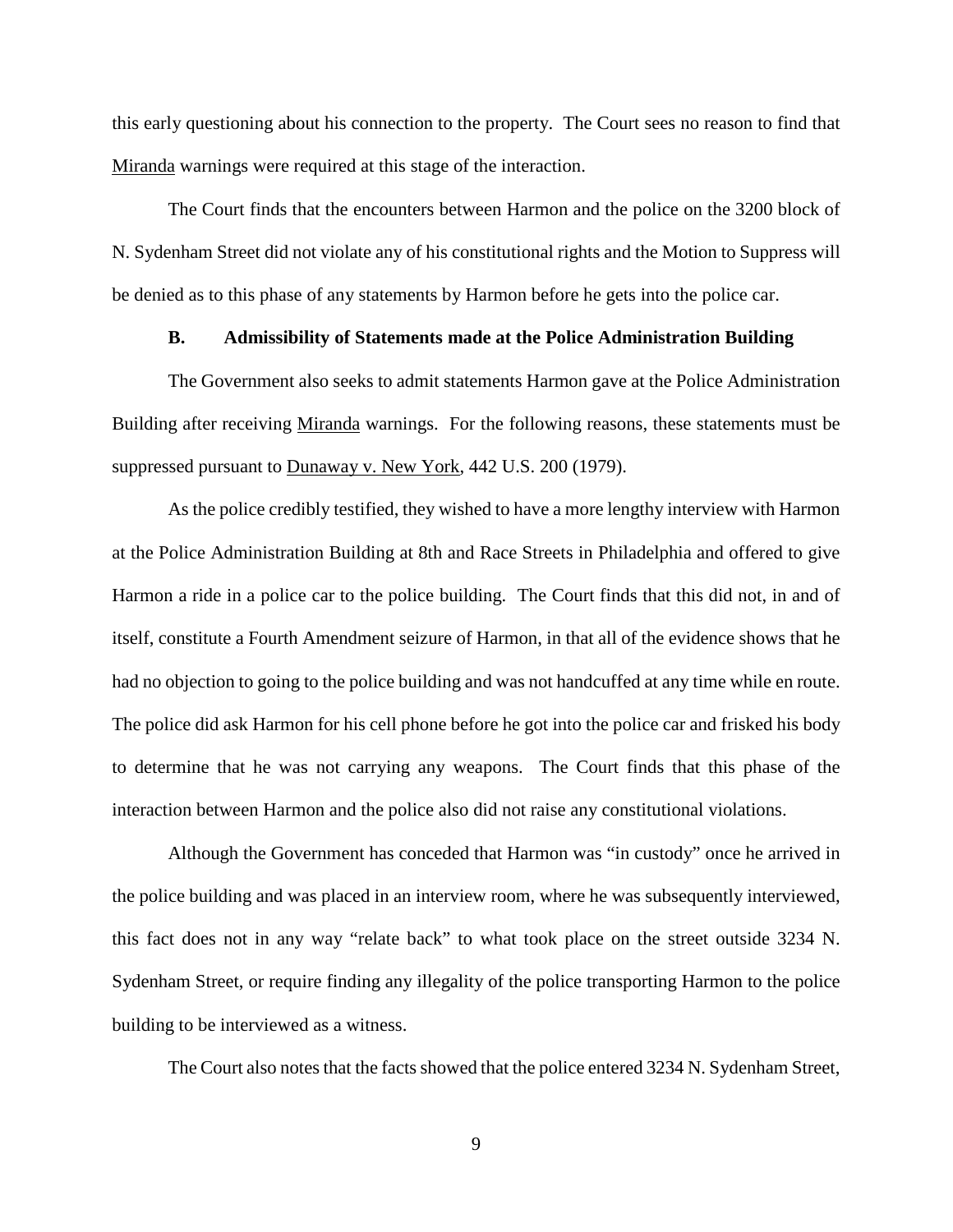apparently while Harmon was en route to the police headquarters. The circumstances of this entry have been discussed in the prior Memorandum and will not be repeated here. (See ECF 340). Although the Government has conceded there were no exigent circumstances to enter that building, this Court expressed some disagreement with that position. (Id. at 10 n.8).

The Government concedes, and the Court agrees, that Harmon was in a custodial position and was not free to leave when he arrived at the Homicide Division and was placed in the interview room, even though he had not been charged with any crime.

The record does show that Harmon arrived at the Homicide Division and was placed in the interview room at approximately 8:00 P.M., but the questioning of Harmon by Detective Peters did not begin until at least three hours later, sometime after 11:00 P.M. Detective Peters initially questioned Harmon for about a half hour, as a witness.<sup>[5](#page-9-0)</sup> However, sometime between 11:30 P.M. and 11:50 P.M., according to the testimony of Detective Peters, Harmon told the detective that drugs inside of 3234 N. Sydenham Street belonged to him and that he intended to sell them. At this point, Detective Harmon quite properly understood that Harmon may have committed a crime and gave him his *Miranda* warnings and Harmon signed the *Miranda* warnings card.<sup>[6](#page-9-1)</sup>

A number of legal issues arise out of this set of facts, starting with Harmon's arrival at the Homicide Division.

<span id="page-9-0"></span>There was testimony that Detective Peters was aware that some drugs had been found inside 3234 N. Sydenham Street before he began to question Harmon. (See ECF 283, "5/30/19 Hearing Tr., at 139:10–17). However, he did not learn about the "additional narcotics" found pursuant to the search warrant until after midnight. (See 6/12/19 Tr. at 19:2–13, 28:9–19).

<span id="page-9-1"></span>The Court finds that Detective Peters' reading of the Miranda warnings was proper. Although the warnings card was read with some haste, Harmon never expressed any sort of hesitation about the meaning of the warnings and never objected to further questioning. He was clearly capable of doing so, based on his careful review and revision of the summary statement Detective Peters later presented to him. There is no reason to conclude that Harmon did not employ the same scrutiny when he heard his Miranda warnings and initialed the warnings card.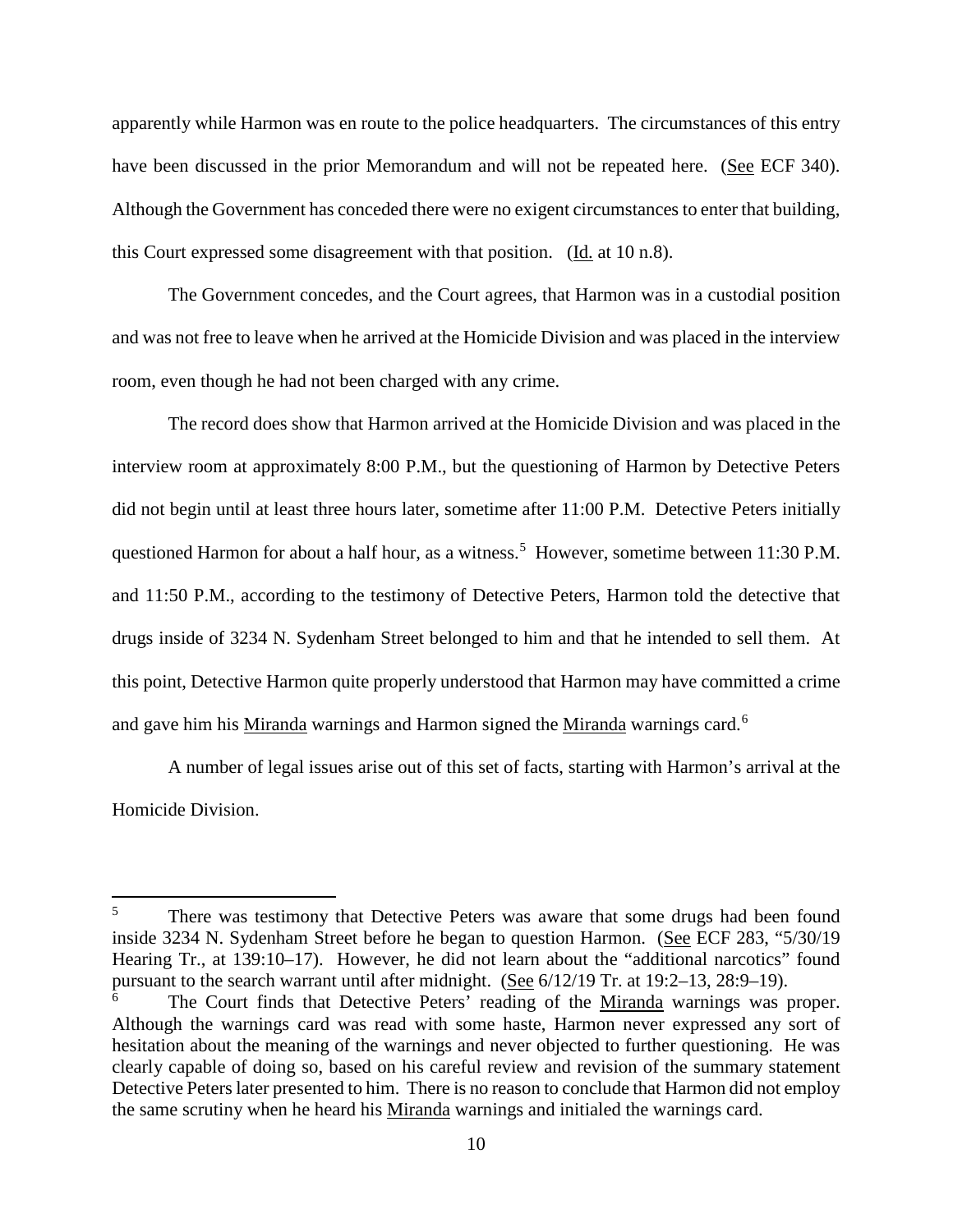The Government's contention is that, even though it concedes that Harmon was in a custodial situation, no incriminating statements were made by him until after 11:00 p.m., and the Government has no intention of using at trial any statements Harmon made at the Homicide Division prior to being read the Miranda warning. However, the Government asserts that once Harmon received Miranda warnings and waived any right to remain silent, that the Miranda warnings themselves had "cured" any constitutional violation, whether arising under the Fourth, Fifth, or Sixth Amendments, and that Harmon's Miranda waiver warrants the Court denying the motion to suppress as to Harmon's post-Miranda statements.

Where a defendant is unlawfully detained and there are no intervening events that break the connection between that detention and his confession, the statement is inadmissible even if valid Miranda warnings were given. See Dunaway, 442 U.S. at 219 (1979). The Supreme Court made clear in both Dunaway and Brown v. Illinois, 422 U.S. 590 (1975) that the proper administration of Miranda warnings will not ameliorate previous questioning or investigation made without warrant or probable cause. See Dunaway, 442 U.S. at 219; Brown, 422 U.S. at 602– 03; see also United States v. Wrensford, 866 F.3d 76, 88 (3d Cir. 2017).

After substantial review of Dunaway, the Court finds that the confession should be suppressed. During the initial three-and-a-half hour period, Harmon was in custody, seized without probable cause, and was questioned for thirty minutes without receiving Miranda warnings. The fact that he was eventually given Miranda warnings does not cure the constitutional deprivation that took place while Harmon was waiting to be interviewed and then made his initial admission of possessing drugs at a time when he had not been warned of his Miranda rights. This interval, although not presenting as serious a situation of deprivation of rights as in many cases, is nonetheless an undisputed fact and the Court concludes the subsequent confession, even though it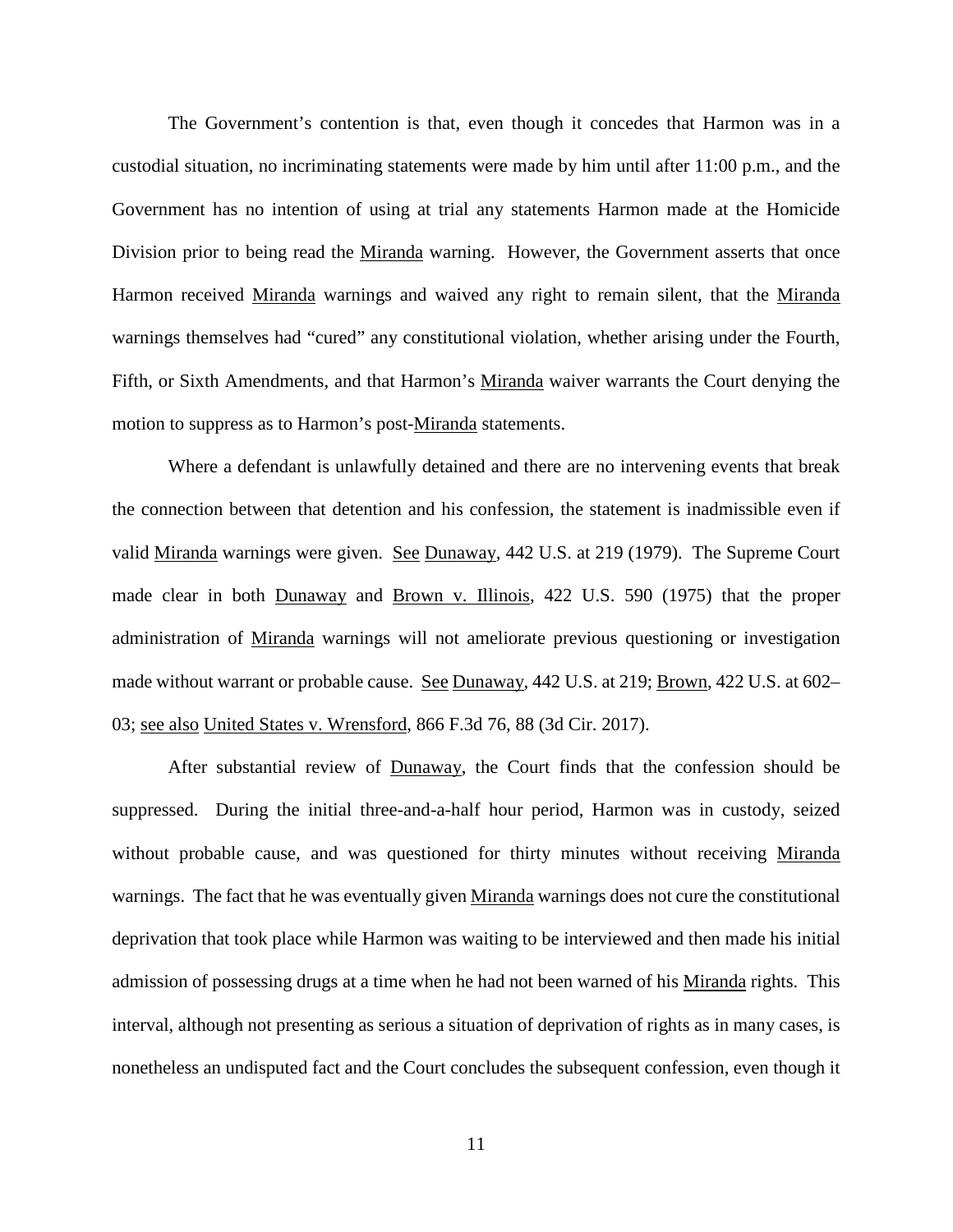followed Miranda warnings and the Miranda waiver, cannot be separated from the fact that while in custodial status and held for over three hours without probable cause to arrest, Harmon made an incriminating statement before getting his Miranda warnings.

The Government attempts to distinguish Dunaway on the basis that Harmon voluntarily agreed to go to the Homicide Division, and that by the time Detective Peters began to question him, the police had conducted a protective sweep of 3234 N. Sydenham Street and found drugs inside. According to the Government, this discovery, coupled with Harmon's assertion that he lived there alone, was enough to establish probable cause when Detective Peters began interviewing Harmon. But there is no dispute that the police had no warrant to arrest Harmon at that time. The Government's argument that the police nonetheless had probable cause to arrest Harmon is weakened by the Government's concession in separate briefing that the protective sweep that revealed the drugs inside 3234 N. Sydenham Street was conducted without a warrant or exigent circumstances. As this Court decided in the previous Memorandum Opinion, the discovery of drugs inside 3234 N. Sydenham Street is admissible because they would have inevitably been discovered later that evening when police officers executed a warrant that was independently supported by probable cause. But that warrant execution did not take place until after Detective Peters read Harmon his Miranda warnings. Detective Peters even testified that he was thrown off his line of questioning when Harmon initially spoke about his connection to drugs inside 3234 N. Sydenham Street, and that the probable cause to arrest Harmon arose from the execution of the search warrant later that night.

There were therefore no intervening events that broke the connection between Harmon's illegal detention and the statements the Government now seeks to admit. The fact that Harmon was eventually read the Miranda warnings "do[es] not alone sufficiently deter a Fourth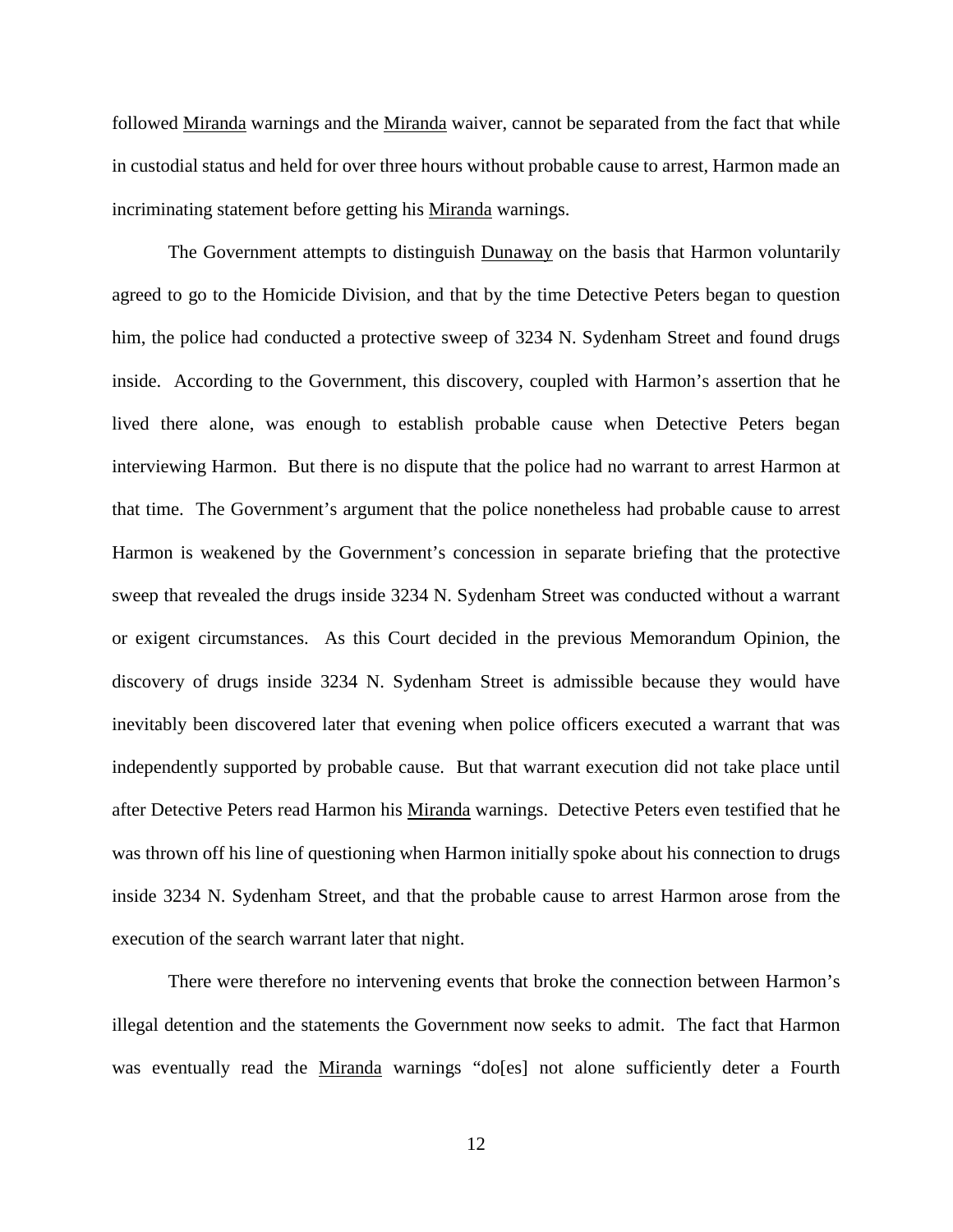Amendment violation." Brown, 422 U.S. at 601. To admit his statements, even though they were made after proper Miranda warnings, "would allow law enforcement officers to violate the Fourth Amendment with impunity, safe in the knowledge that they could wash their hands in the procedural safeguards of the Fifth." Dunaway, 442 U.S. at 219 (citation and quotation marks omitted). The Court must therefore suppress Harmon's post-Miranda statements.

#### **C. Admissibility of Cellphone Evidence**

The Court declines to suppress the evidence obtained through a search of Harmon's cellphone. Although the affidavit presented in support of the warrant to search Harmon's cellphone referenced a prior statement of his, as well as his arrest, it also included details obtained by law enforcement over the course of the months-long investigation. Having considered the other details contained in the affidavit, it is clear to this Court that the Magistrate Judge would have issued the warrant even absent that reference to Harmon's arrest. The warrant was thus supported by probable cause, even if the references to Harmon's arrest were improper, and the independent source doctrine permits the evidence to be admitted at trial. See United States v. Price, 558 F.3d 270, 281 (3d Cir. 2009).

Moreover, there is no evidence that the agents engaged in "deliberate, reckless, or grossly negligent conduct" when they executed the warrant. Herring v. United States, 555 U.S. 135, 144 (2009). Instead, the Court finds that they acted in good faith and reasonable reliance on the warrant, and the suppression of any evidence that resulted would be inappropriate under United States v. Leon, 468 U.S. 897, 922 (1984). See also United States v. Hodge, 246 F.3d 301, 307–08 (3d Cir. 2001) ("The mere existence of a warrant typically suffices to prove that an officer conducted a search in good faith and justifies application of the good faith exception."). It is well established that the exclusionary rule rarely applies when law enforcement conducts a search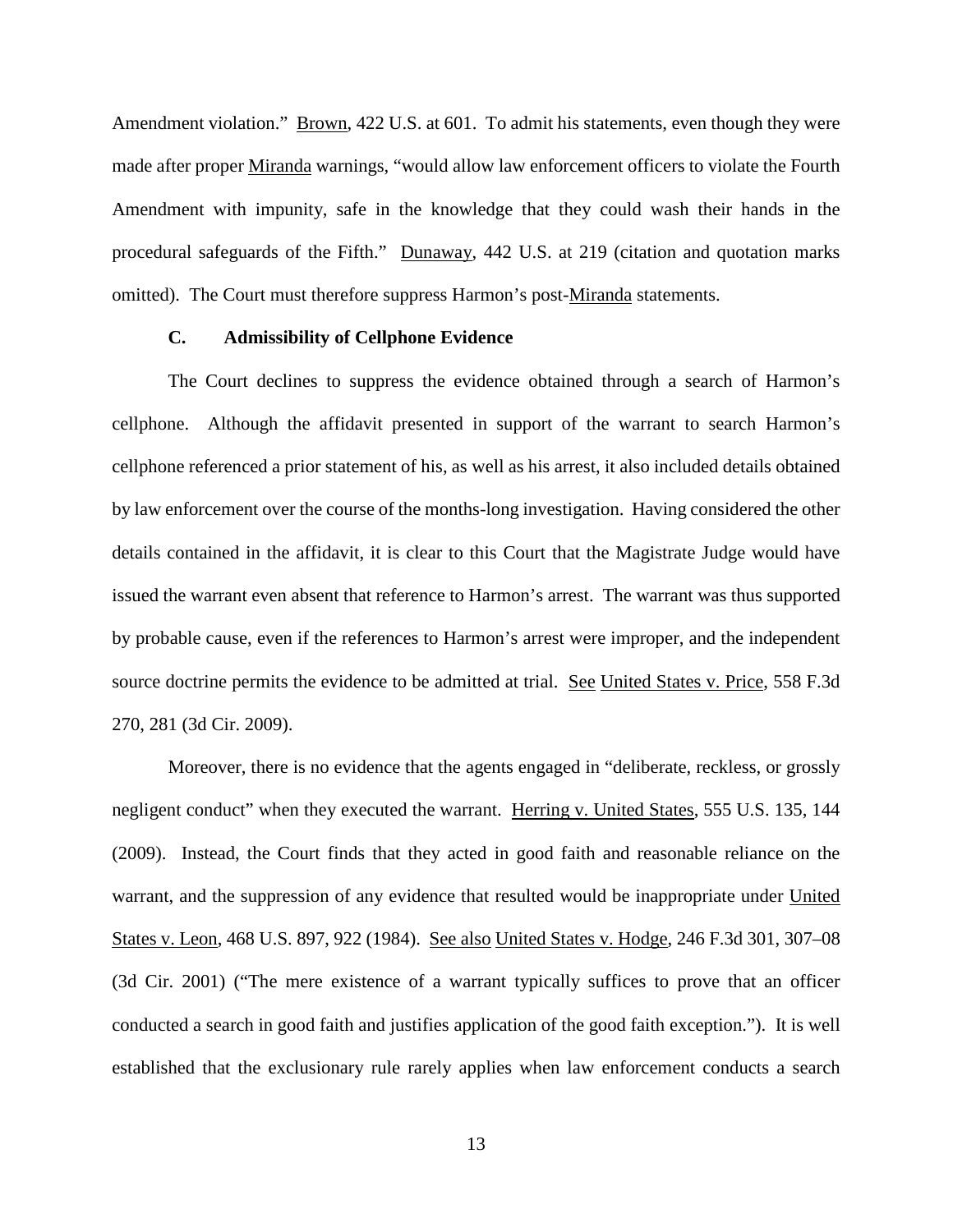pursuant to a warrant issued by a neutral and detached Magistrate. Hodge, 246 F.3d at 308 (citing Leon, 468 U.S. at 922–23). The Court should only call such reliance into question in four situations:

- (1) The magistrate issues the warrant in reliance on a deliberately or recklessly false affidavit;
- (2) The magistrate abandoned his judicial role and failed to perform his neutral and detached function;
- (3) The warrant was based on an affidavit 'so lacking in indicia of probable cause as to render official belief in its existence entirely unreasonable'; or
- (4) The warrant was so facially deficient that it failed to particularize the place to be searched or the things to be seized.

Hodge, 246 F.3d at 308 (citing United States v. Williams, 3 F.3d 69, 74 n.4 (3d Cir. 1993)). There

is no evidence that any of the foregoing situations took place here.

# **V. Conclusion**

For the foregoing reasons, the Motions to Suppress Statements and Cellphone Evidence

(ECF 214, 216) filed by Defendant Dennis Harmon are GRANTED IN PART and DENIED IN

# PART.

An appropriate Order follows.

O:\Criminal Cases\18cr249 US v West et al\18cr249-9 Memo re Mots to Suppress Stmts & Cellphone Evid